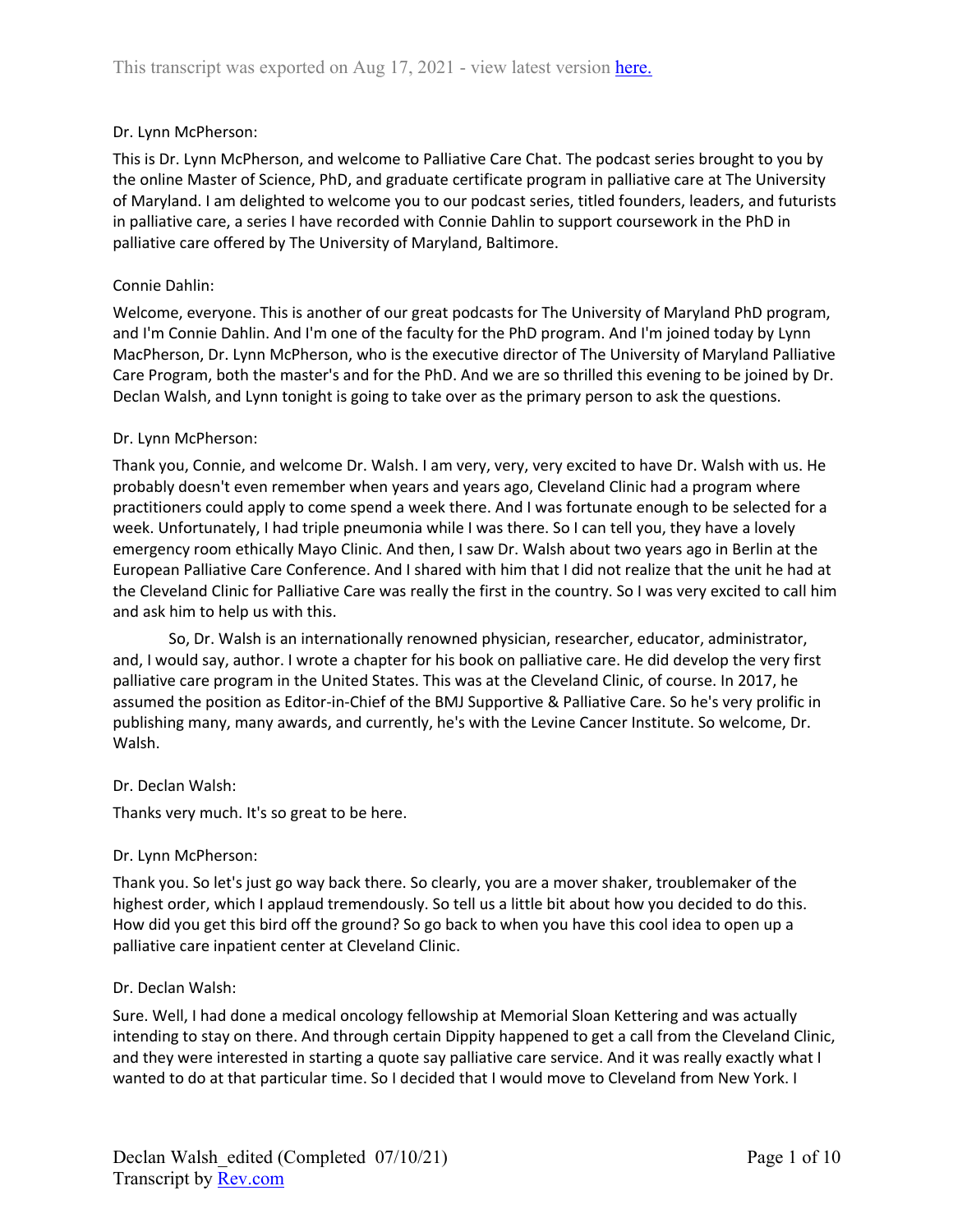actually wasn't quite clear where Cleveland was. I knew it was some are up on the great lakes, but the geography was a bit hazy, but I was very impressed by the clinic's culture.

And they had identified a need based on a particular bad patient experience that had come to the attention of both the medical and the nursing staff within the Cleveland Clinic. And the Cleveland Clinic is an internationally known hospital and is famous for innovation in healthcare. And so I decided to go there and although I had very little idea what a palliative care service consisted of. And when I arrived there, I found that nobody in Cleveland Clinic either had much of an idea. So it was a blank canvas to some extent.

## Dr. Lynn McPherson:

So, where did you get the information or the wherewithal to do this? Did you know Dr. Balfour Mount? How did you get the skinny on this?

## Dr. Declan Walsh:

Sure. Well, I had worked at St. Christopher's in London as a research fellow. And so, I had some knowledge of hospice from the UK perspective. I had visited Dr. Mount's unit in Montreal because we were doing a collaborative research project during my tenure at St Christopher's. And as a consequence of that visited the unit. And I remember walking around thinking this is more hospice in the hospital. What I think we need is a more acute care type of palliative care in the hospital setting and kind of parked the thought. But certainly, that unit was a clear inspiration for the inpatient unit we later developed in Cleveland.

### Dr. Lynn McPherson:

Wow. So I know you said that it was one particular event that set this all in motion at the Cleveland Clinic, but do you recall anything about the whole healthcare political environment at the time that made this right for the development?

## Dr. Declan Walsh:

Well, I think there was a couple of important things as I look back on it. One was that the Cleveland Clinic, like the Mayo Clinic it's structured very similarly is physician-led. And I don't think that I could have done the things I did. And our group, later became a group, would have been able to do the things that we did in or in an organization that was not physician-led because we were able to talk to decisionmakers who understood the clinical context of the problem. So that was one important aspect to helping us get it done.

A second thing that I found was that people had personal and family experiences and at that time, we were focused on cancer. All cancer diagnoses, cancer deaths in the family, and kind of intuitively knew that that had been a bad experience, but really weren't sure what to do about it. And the chief of staff at the Cleveland Clinic, unfortunately, his daughter, one of his children, his daughter had died six or seven years of age of leukemia. And it'd be a dreadful experience for the family. And he took me aside one day and said, "You're going to have a lot of opposition or words that effect, but I'll watch your back. So just go for it."

## Dr. Lynn McPherson: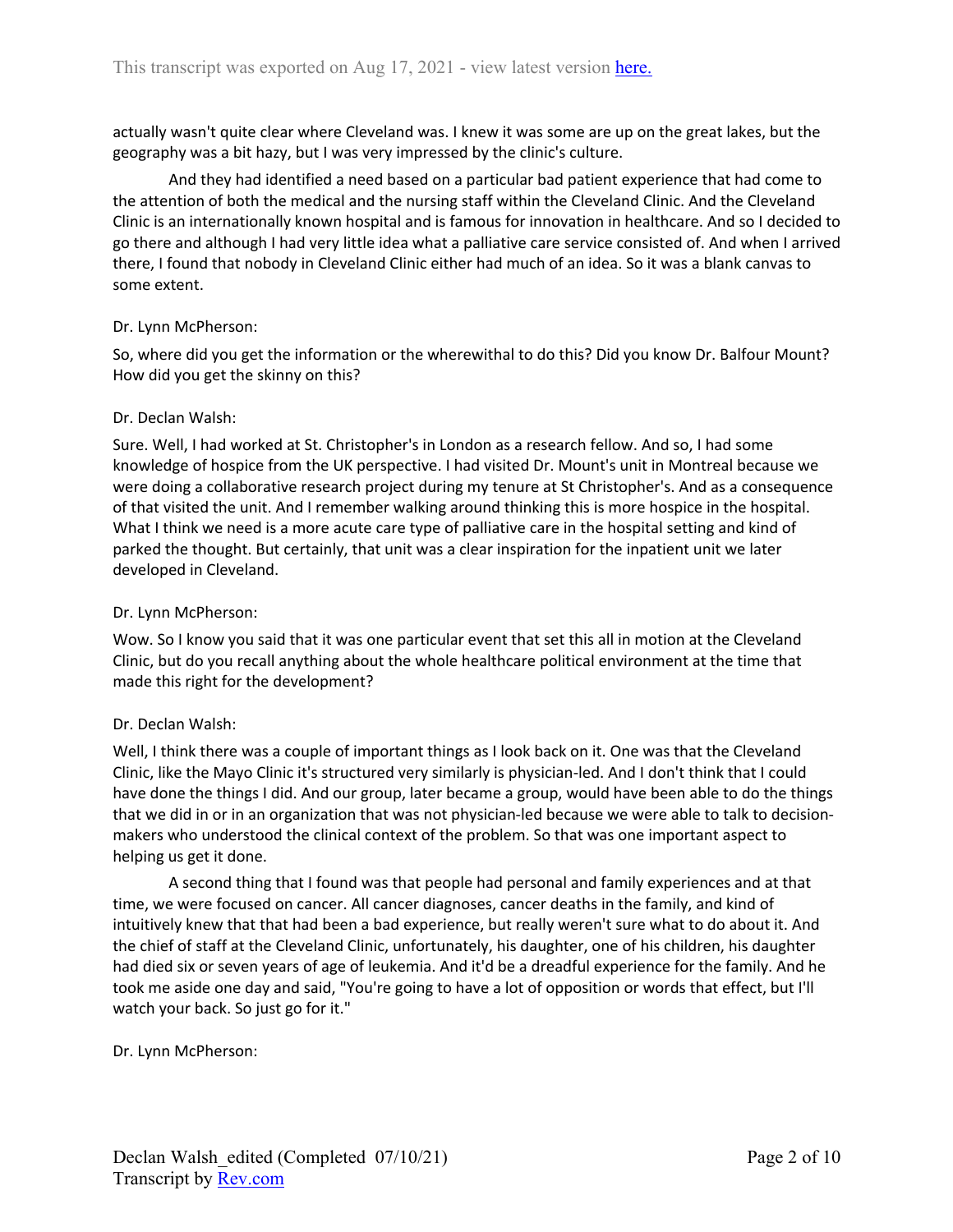Wow. That's powerful. But I recall that when I was there, you had a fully developed multi-professional team. Absolutely. So were you able to do that right out of the gate? What obstacles did you face as you launched this despite physician support?

### Dr. Declan Walsh:

Well, I did a lot of dumb things, so let's get that out of the way, first of all. But one of the smart things I did when I was negotiating for the job was to ask to have two specialists, nurses who would focus their cancer train cancer experience, who would focus on helping develop the program. And so the initial team was myself and two nurses. And that continued for probably two or three years before we started getting some other staff on board. And that was enormously important because of the nursing perspective that they brought because they had trained at the Cleveland Clinic. So they knew the culture. They knew the cast of characters. And so they were enormously helpful in both the clinical care, as well as some of the administrators and cultural and organizational issues that we had to face, which were considerable.

### Dr. Lynn McPherson:

Mm-hmm (affirmative). Did you have any assistance from anyone aside from visiting Dr. Mount and your experience at St Christopher's? Did you have anyone to mentor you, or were you really kind of flying by the seat of your pants?

### Dr. Declan Walsh:

There were individual people who were helpful in particular aspects of what I did. Some of the nursing leadership, there was a nursing leader called Meri Armour, who was at the Cleveland Clinic at the time. Mary is now in Vanderbilt. And has been for good number of years and people administration. There was nobody that I would call a mentor, but there were certainly people that were helpful in particular aspects of what we needed to do, whether it happened to be finance or data collection. But nobody that I could call it a mentor. No.

#### Dr. Lynn McPherson:

Now you didn't have that beautiful unit that I visited right out of the gate. Did you?

#### Dr. Declan Walsh:

No. That's opened in '98. The program started in August 1987, and our inpatient unit opened in 1994. So we were going quite a long time before that unit opened. That was as a result of a philanthropic grant that was matched by the administration at the time. And that was an interesting experience in itself.

#### Dr. Lynn McPherson:

I'll bet. I'll bet. So you function more as a consult service for the first eight to 10 years, is that correct?

#### Dr. Declan Walsh:

Yeah. When I was actually doing medical oncology, mostly for lung cancer, when I first went to the Cleveland Clinic. And the idea was that I would go and do the palliative care part-time. Now we got busier and busier, and I really lost interest in the chemotherapy side of things. There was some bit of friction about me getting out of the chemotherapy business, but we managed to work that out. And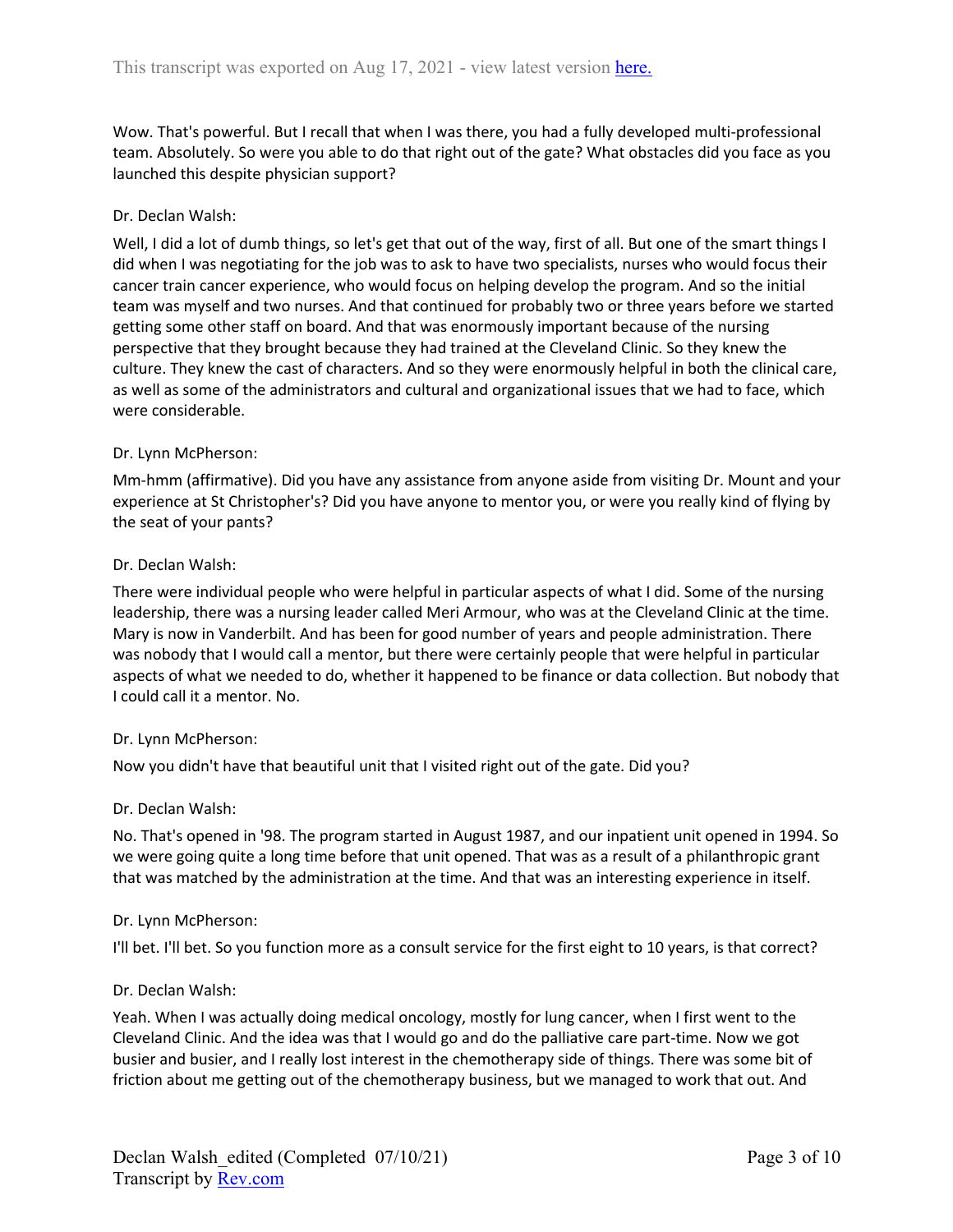then, probably about three or four years after I have been there, I managed to get out of that altogether and focused exclusively on palliative care activities at that point.

### Dr. Lynn McPherson:

Good move. So did you ever despair getting sufficient referrals? Or what did you just hit the ground running and word spread? And that was that.

### Dr. Declan Walsh:

It was a building process. There were many moments of despair over the years, but we focused very much on delivering an excellent clinical service number one. Number two, measuring what we did collecting data about what contributions we had made in terms of patient care. And so we did those two things right out of the gate, and between the three people in the team really kind of cranked it out over the first few years. And what happened essentially was that we started as an inpatient consultation service. Inpatient only.

And then as patients got discharged from the hospital, people would say, "Well, why aren't you following them after they go home?" So we started outpatient clinics, and then those patients would come back in the hospital, and people would say, "Well, I don't know what to do with these people. Why don't you guys follow them?" So then we started having our own if you like, dedicated inpatient service. It was all over the hospital. We put a pedometer on our first fellow. He did 10 miles a day around the hospital, and I did five.

### Dr. Lynn McPherson:

Wow. I'm glad I don't work at Cleveland Clinic. So how long did it take for you to reach a tipping point where the clinical, economic, humanistic outcomes made it a moral imperative that this had to be a mainstream thing?

## Dr. Declan Walsh:

Well, I think we certainly hit that when the inpatient unit opened because that gave us credibility, it gave us operational flexibility, and it gave us very importantly significant revenue streams generated by the inpatient work that was being done. We subsequently wait a minute, not subsequently. Prior to that, we had opened a hospice home care service, which was owned and managed by the Cleveland Clinic. And so, we ended up with a continuum of care for cancer patients that was able to deliver very effective services. So it was a respected program. And the clinic is one of those places where clinical practices that is the absolute priority, research and education very important. But if you didn't deliver on excellent clinical care, you were not going to prosper in that setting. And I think that that was a good commitment we made right out of the box. But it was extremely challenging in terms of the patient population and the if you like, unlimited demands on our time.

## Dr. Lynn McPherson:

Mm-hmm (affirmative). So as you look back 33, 34 years, if you had to do over what would you do differently if anything?

## Dr. Declan Walsh:

I would have asked for more resources out of the gate, that was a big mistake, but I was naive. I think that I would have been wiser to perhaps go more slowly and some of the program development. It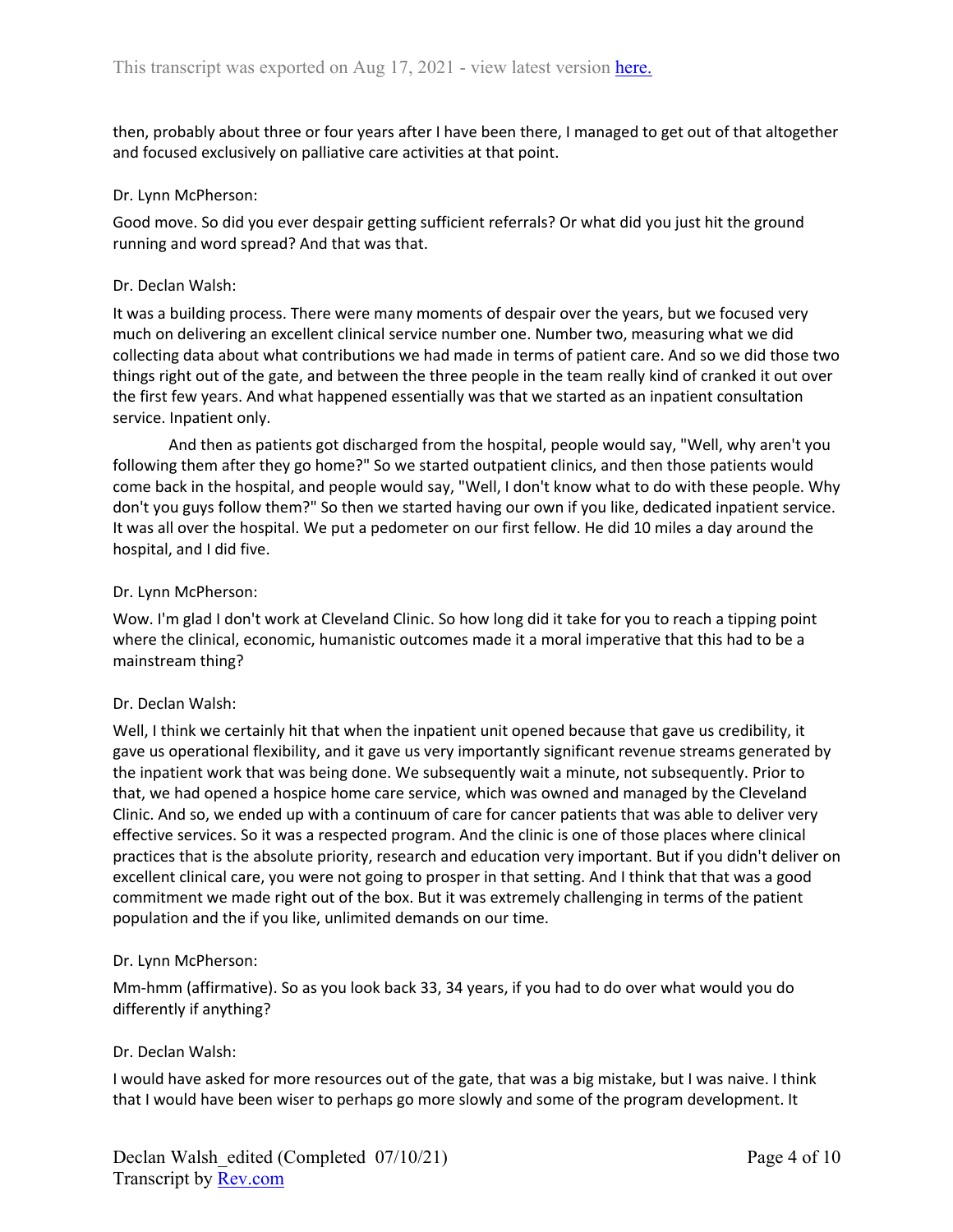certainly had a fairly high cost personally, we basically introduced a new service or program about every 18 months. So it was pretty frenetic over a period of about 5, 6, 7 years. But it was kind of one of those situations where I wasn't. As the movie says, failure is not an option, and we certainly could have failed.

And there were many moments when we told we were going to because there was some hostility to the idea amongst some physicians and others. Administrators worried about where are all these various sick cancer patients coming from? Seem to be unable to understand that we already had the very sick cancer patients. They were worried about was you're going to bring in a lot of very sick cancer patients.That we were inventing a new patient population and didn't understand that these people were already there, we just needed to improve the care of the patients that we already had.

### Dr. Lynn McPherson:

If we went back 33, 34 years and said, what do you think palliative care will look like in 2021? Would what we have today have been what you would have predicted? How is it different from what you would have said at that point?

### Dr. Declan Walsh:

Well, our focus at that time was on the cancer population and that was my own particular interest. In fact, of course, still is that we did, we did broaden our remit in later years to include intensive care unit consultations, cardiology, and so on. And that has continued at the Cleveland Clinic to this day. And so I think I would not have perhaps anticipated the wider commitment to the other patient populations outside of cancer that, that has developed so effectively and so rapidly. And also probably the growth and the number of programs has been just extraordinary looking back on it now.

But we were in the moment it was so all-consuming to do what we were doing that for example, I didn't travel very much or go to meetings and stuff like that because we were so busy simply trying to keep our nose above water and to demonstrate that the program and the services we provided were meaningful and that this was something that was worth supporting. And we were very fortunate, as I mentioned, there were several senior physician leaders who really got behind us and I'm sure they took quite a lot of heat about it, rather from some of their colleagues at the time who must have thought that they had lost their minds supporting this crazy guy Walsh.

## Dr. Lynn McPherson:

Well, I don't think that was the case. I mean, clearly, you've shown indisputably, just the idea of the continuum of care that you developed back then, and we still can't pull it off in a lot of places today. It's just amazing, I think. You must've served as a model of excellence for many other institutions, but a lot of people come and visit you and ask how you did this and how can we do it?

#### Dr. Declan Walsh:

Sure. We had visitors from all over and we were designated by the WHO as a demonstration project and some other things like that. So yeah, we had people from all over the country and all over the world. In fact, that program that you participated in, I think we had people from every state in the union come to visit us. And that was fantastic. I personally really enjoyed meeting people from multiple disciplines, as well as from so many different geographical areas across the US so that was a fantastic experience.

Dr. Lynn McPherson: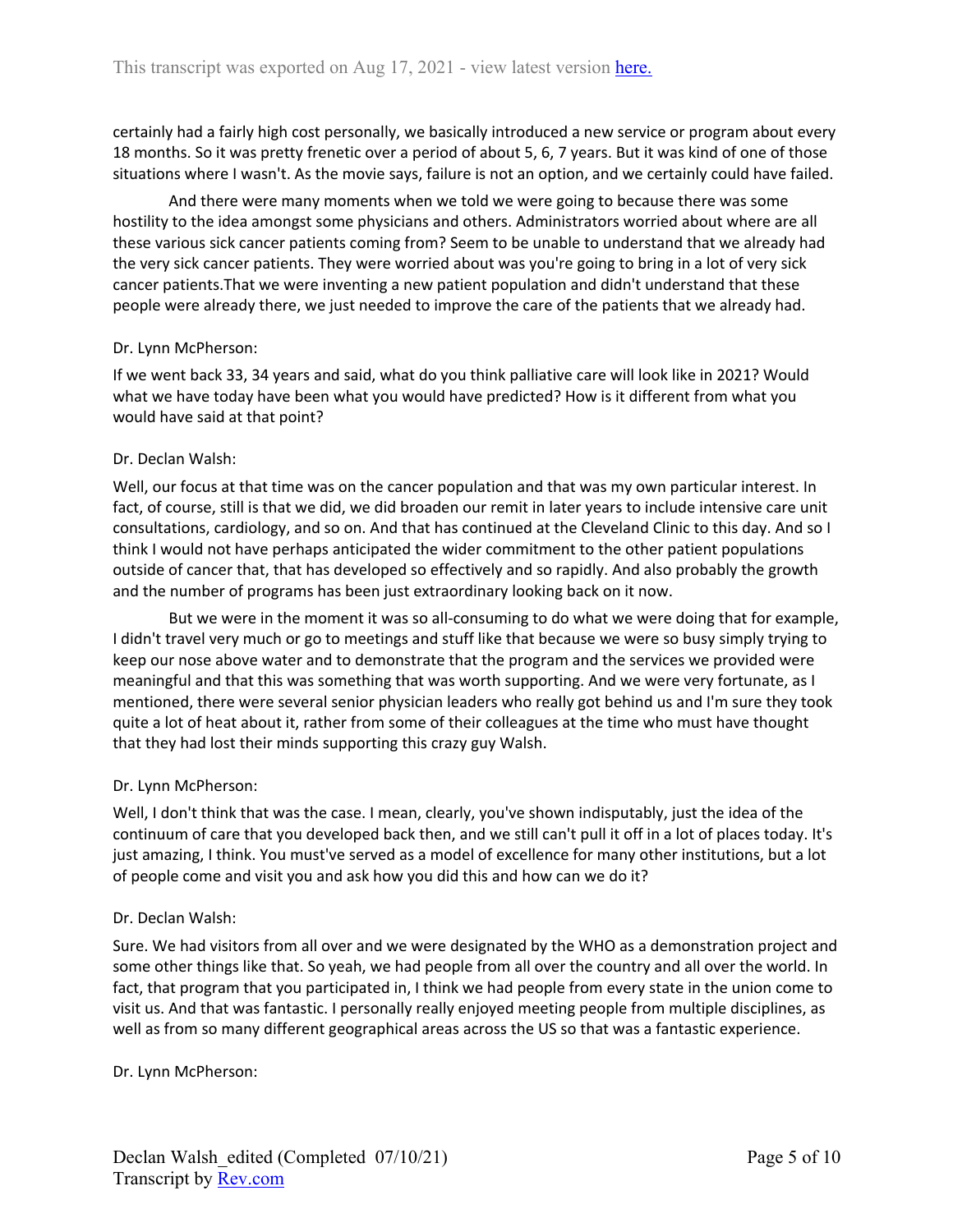It was lovely. I know we were also impressed with the unit. We were all picking out our individual rooms because it was so beautiful. Where do you think this train is headed? What do you see when your crystal ball for the future of hospice and palliative care?

# Dr. Declan Walsh:

Well, I personally feel that the way the hospice was introduced to the United States was unfortunate. And I wrote an article about it some years ago, it was sort of critiquing it. I think it is. If you compare that experience to the European experience, it's a very different concept in the United States and people in the US and people in Europe often don't understand how different posthumous is operationally and clinically between the two parts of the world. So I don't have much contact now with hospice. I was the hospice medical director and was very involved with that. But I really wished that hospice was an additive benefit to traditional clinical care. I really don't like the idea of people being forced to make that choice between hospice. It just seems it various from being cruel to being unnecessary. So I can't think of a good thing just to say about actually. So I would like to see that change, and I know many people in the field would share that sentiment.

# Dr. Lynn McPherson:

We had a discussion last night with Steve Connor who was part of creating the benefit and his sentiment was somewhat similar of saying that they had to make a deal with the devil. That if they didn't do something, the outcome would have been worse. And so sort of the whole part about making a compromise, and yet here we are and people have been so terrified of touching it, given the political realm. And I think in my mind even like around the end of 2008, 2009, when people were wanting to do that, once the whole advanced care planning became death panels, people sort of were like, "Okay, we're not going to go into this because this is not that." Although I would say, I worry we could be going into a conservative wave again, that has implications.

But I think that's one of the things that I'm really intrigued about because I think when your comment about what hospice looks like in Europe versus what it looks like here. Here it is, we make people make the difficult choice and there's still inequities about it because you have this federal benefit. If you're not old enough, you don't get it, or maybe if you have certain conditions. If you have Medicaid, it's so variable from state to state. And we know in the South it's pretty non-existent.

And then if you don't have insurance, for all the right reasons, you have some hospices that can do, whatever they call it, subsidized care, charity care, whatever. And then you have others that can't. And so then you kind of have a lot of people who are left with nothing. But then they get upset with palliative care. It's a very interesting part because I think it's also, that's part of the reason of this I'm going to say nicely friction between hospice and palliative care. Is that kind of your thoughts as well? Kind of that?

# Dr. Declan Walsh:

I think so. I think that it was just unfortunate. And I totally understand that people at the time who were involved with setting it up, wanted to get something done, but the trouble is this got set in stone, it's in the permafrost. And I think that the experience since suggest that it's time for a change. And in fact, we're well beyond the time for a change in my view, and I don't underestimate the difficulties of that. And the complexities of dealing with the federal bureaucracy and so on, or just extraordinary political ramifications that you've mentioned. But I think it's time for a change that will be my feeling.

## Dr. Lynn McPherson: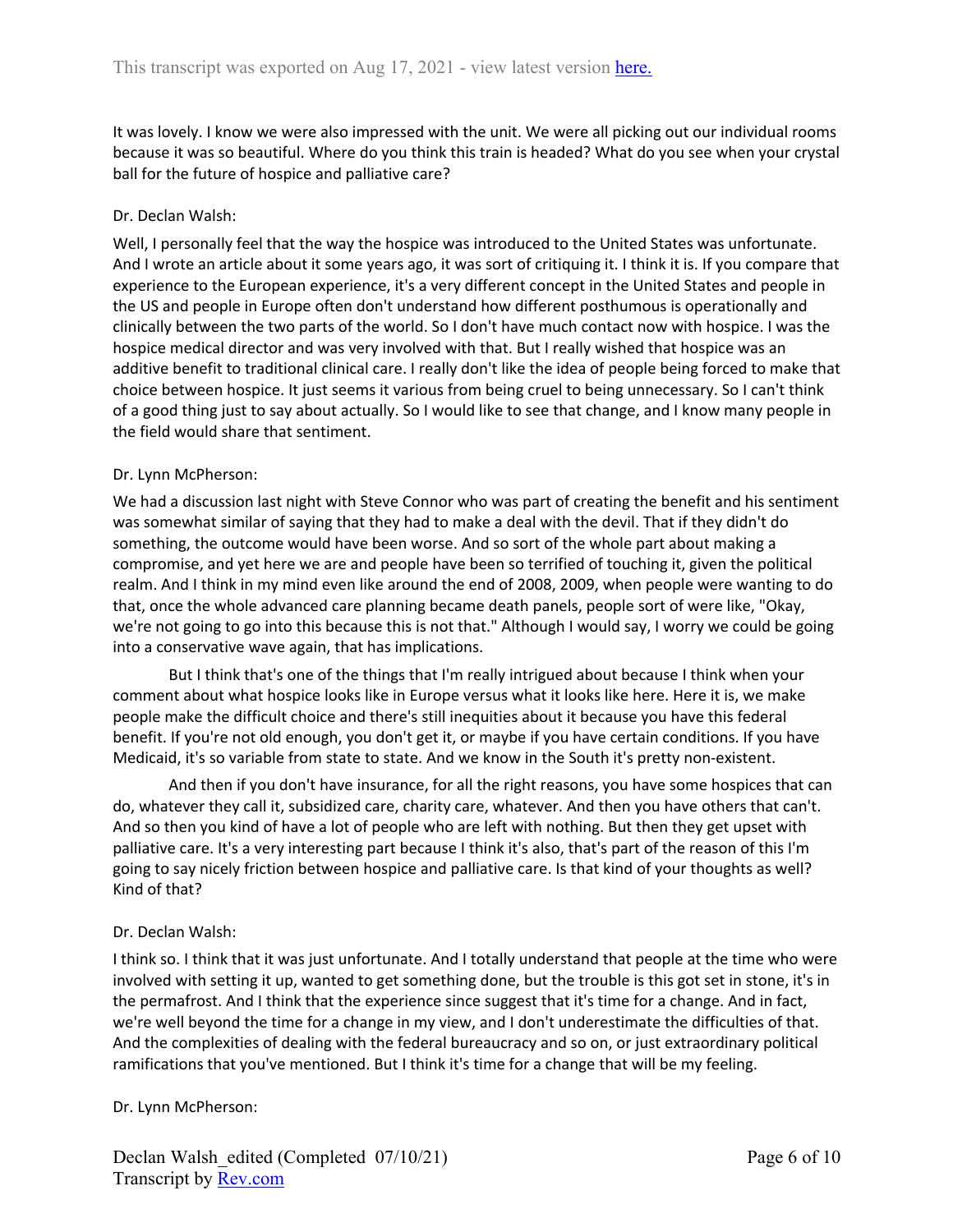So that didn't work. What would you have liked to have seen? Or where would you like us to go if you had a complete blank slate?

### Dr. Declan Walsh:

I think it should be as you said, as a benefit that irrespective in the sense of your prognosis or your particular illness. That if you are frail, you need help, you have a life-threatening illness that type of backup and support should be available to you and your family. The hospice is trying to sort of deliver care and their budget for I'm sure this figures out a date, but their budget for medications is \$10 a day for patients. It's nuts and that the constant patients getting referred three days before they die. It's not the intent of what, excuse me, of what Cicely Saunders originally envisaged. It just is not. And it's a different society and different cultures. And the US is a much more complicated society than many European countries are.

We have to be sensitive to those issues, but I think it needs some adjustment, and the friction between the palliatives the hospice folks is a continuing feature of that, which has been very unfortunate. And so the question then arises to, what's going to happen with palliative medicine, palliative care as a philosophy and as a discipline. And I like to refer to palliative care as a philosophy and palliative medicine as the discipline. That's how I like to sort of construct it. But for example, suggestions have been made that palliative medicine takes on everybody with Alzheimer's well okay, that's fine, but where is the workforce? Where are the trainees? Is this really practical?

So I think we need to revisit in a very clear-eyed way, the business models around how palliative medicine services are constructed of what they can realistically accomplish. And I think there's been a lot of loose thinking about that, put it that way. And it's a young discipline and it's still in evolution. And it's one thing that's key in any kind of program development is to never promise anything that you can't deliver on. And that was one of the absolute principles on which we worked, that we would not do anything unless we knew we were going to be successful. So I think there've been some loose talk, put it that way about what palliative care can realistically deliver given his current stage of development and given the workforce that's available. Can I just interject for a moment? My battery's just running a little bit low. I just noticed, so I'm just going to take a moment to plugin. So we don't want to run out of juice here.

## Dr. Lynn McPherson:

So for all of our students in our listeners, just in case, you're wondering where Dr. Walsh got his adorable accent, it's because he's from Ireland. Beautiful green, green grass of Ireland. So why don't we wrap things up with a couple of things? Number one, Dr. Walsh, what is your very best advice for the graduates of this PhD program? What do you got for them?

## Dr. Declan Walsh:

Well, I think the field is a challenging and stressful endeavor. And it's very important to have a plan of work and of life that will allow you to continue to be successful in the long term. And I think that my experience has been that there are many people who are motivated to go into this area, but they sometimes have not thought through the realities of, and I'm talking about patient care not talking about research or education. The realities of confronting the multi-system disease, the complexity, and acuity of these illnesses in confronting those every day. If you're in an active clinical practice in this setting, there's no light relief. If you're doing pulmonary medicine you can have your patients who have chronic asthma and they're on maintenance therapy and you check in on them every six months and make sure that they're doing okay.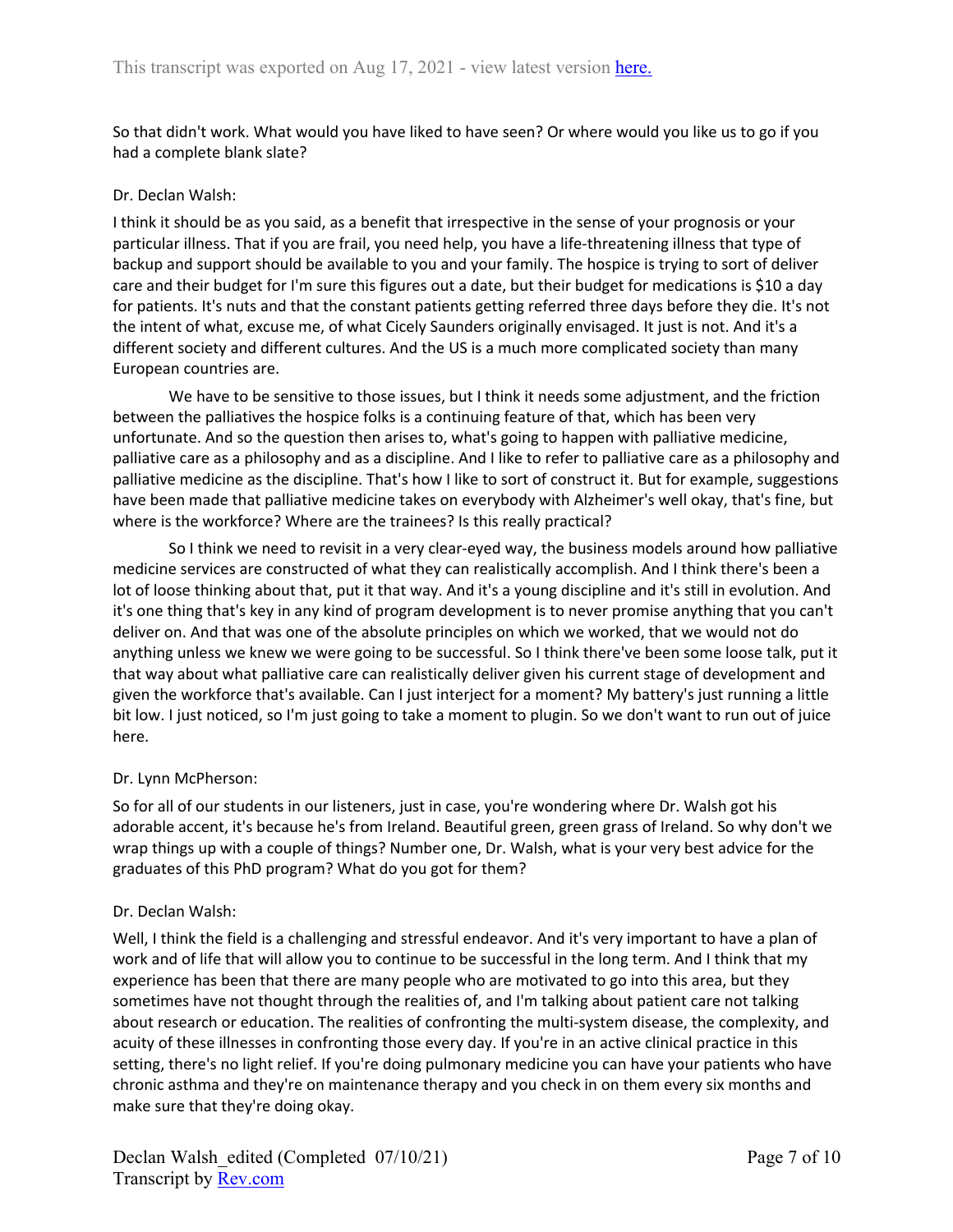But if you're an active palliative medicine practice, you're confronting a rapid turnover of patients, multi-system disease, their families are often distraught. They've got socioeconomic problems that are coming to bear their communication challenges, et cetera, et cetera. It's an enormous clinical challenge. And I salute anybody who's going to go in into the field. But it is important that people are clear-eyed about what they're getting into. And I do worry a bit if you think about people that influenced people like myself, and you mentioned Balfour Mount or [inaudible 00:29:53] and Cicely, Saunders, or other people like that. They all had a life, both personal and professional before they got into this.

We're now taking on just talking from the physician perspective, physicians straight out of their residency, putting them into a palliative medicine fellowship, and then saying, "You're now going to spend the next whatever 45 or 50 years of your life doing this." And I wonder sometimes whether that's wise and the risk of burnout and disillusionment and so on are significant. And again, speaking, just from the physician perspective, many of the stresses and strains that have come to bear on physicians, particularly in recent years, with the advent of the electronic medical record and other major irritants life that has increased stress and burnout on the physician population in general.

And I do worry about our graduates and how their best looked after. Should they be doing palliative medicine 80% of the time and the other 20% they do something else that is going to refresh them can still make them productive physicians and so on. And of course, the same issues apply to nurses and others who are in the front line in that regard. Whether they're working in a hospice unit or a palliative medicine unit or their clinical nurse specialist in the area you've got these great people. How do we keep them? And how do we nurture them? I think is something that is very important. I congratulate you on the PhD. I think people who are well-educated and well-prepared and are much more likely to be successful and strong support systems and strong educational programs build that kind of professional confidence that will reduce. It won't eliminate, but it will reduce or minimize some of the stress and strain that people experience. But it's inherent to the field and it will never go away.

## Dr. Lynn McPherson:

Yeah. To have you left, would you do it again? Or would you have stayed on the chemo wagon?

## Dr. Declan Walsh:

The chemo wagon lost its charm for me pretty quickly. I was never really that interested in it. I just did it because at the time there was no palliative medicine. When I was working at St. Christopher's, I became more and more interested in the problems of patients with advanced cancer, but there was nowhere that you could specialize in that. So I thought the best thing to do is to train as an oncologist so I at least be able to make a living and I would have some professional specialist qualifications, but my intent was always to focus on the needs of patients with advanced cancer.

#### Dr. Lynn McPherson:

Well, it's certainly been a boon to our whole field to have you on this side of the fence, Connie, anything else you want to ask Dr. Walsh?

#### Connie Dahlin:

I guess there's just in the sense of kind of just touched on it and I feel like we have to ask you. You've seen a lot over your career and just moving into the oncology part, certainly the AIDS crisis and then COVID, I'm just sort of curious if that also has changed your perspective of palliative care at all? Or just reinforced your thoughts or?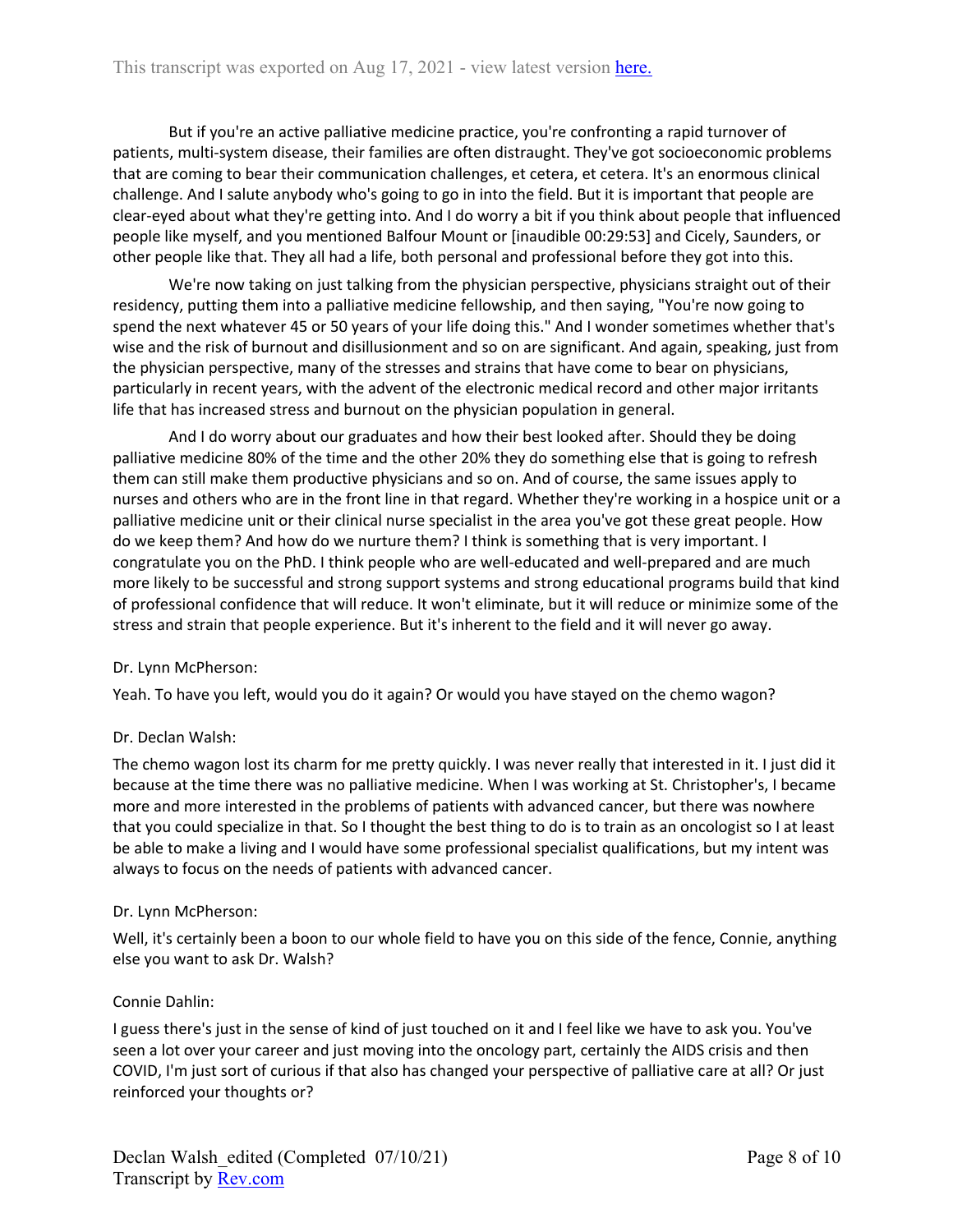# Dr. Declan Walsh:

I think it's interesting, you say that. Managing this BMJ journal now we've had a lot of contributions about the interface between the pandemic and various palliative medicine in the hospice services and programs around the world. And I think it's just broad integrator clarity, two things. One is that it's important that there are these structured palliatives of medicine services that can come into the ICU or whatever or the emergency room, wherever the patient might be, and bring that expertise to bear. And so that's one thing. It's quite clear that every hospital, every major cancer center should, and I don't mean like we have access to palliative care services, that's like in U.S. News & World Report. It's a wishywashy thing that we may have, maybe we don't have it, but at least we can say that we kind of have it, but I'm talking about you really go to something that's a substantive program.

And then the second thing is that it's not sufficient to have that because of the enormous number of patients who need these services programs and help. And so educating our colleagues in nursing and rehabilitation and in various medical specialties and particularly in some obvious specialties like cancer care and cardiology, and so on. Educating them about the principles and practice of palliative care as part of their education as specialists is absolutely critical. And we have to get these ideas into specialty training. And just to give you one example in medical oncology training, as far as I'm aware, there is next to zero education for physicians about malnutrition in cancer care. But despite the fact that nearly every cancer patient suffers from malnutrition, at some point during their illness. And why is that? It doesn't make any sense.

## Dr. Lynn McPherson:

And you can make the same comment about the inclusion of palliative care education and every professional curriculum, especially primary palliative care skills, every doctor, nurse pharmacist, social work, chaplain, all should have some exposure.

## Dr. Declan Walsh:

Yeah. Absolutely. Right on the money. Because there will never be enough quote specialist to deal with all of the issues. In the United States, it's just unfortunate that that primary care has not been developed as well as it has in some other countries. When I grew up in Ireland, the understanding was your local general practitioner would take care of many of these issues and they did and did a very good job about it.

Connie Dahlin: After you left Ireland.

Dr. Declan Walsh: Well, that's a longer story.

Dr. Lynn McPherson:

[inaudible 00:36:54]. Any last thoughts, Dr. Walsh, as we wrap up?

Dr. Declan Walsh:

The only other thing I would say is that as we developed this, we tried to, and in Cleveland, we tried to take a businesslike approach to it. For your students, I mean, let's not be starry-eyed about this. At the end of the day, we have to deliver high-quality clinical services. They have to be at least economically